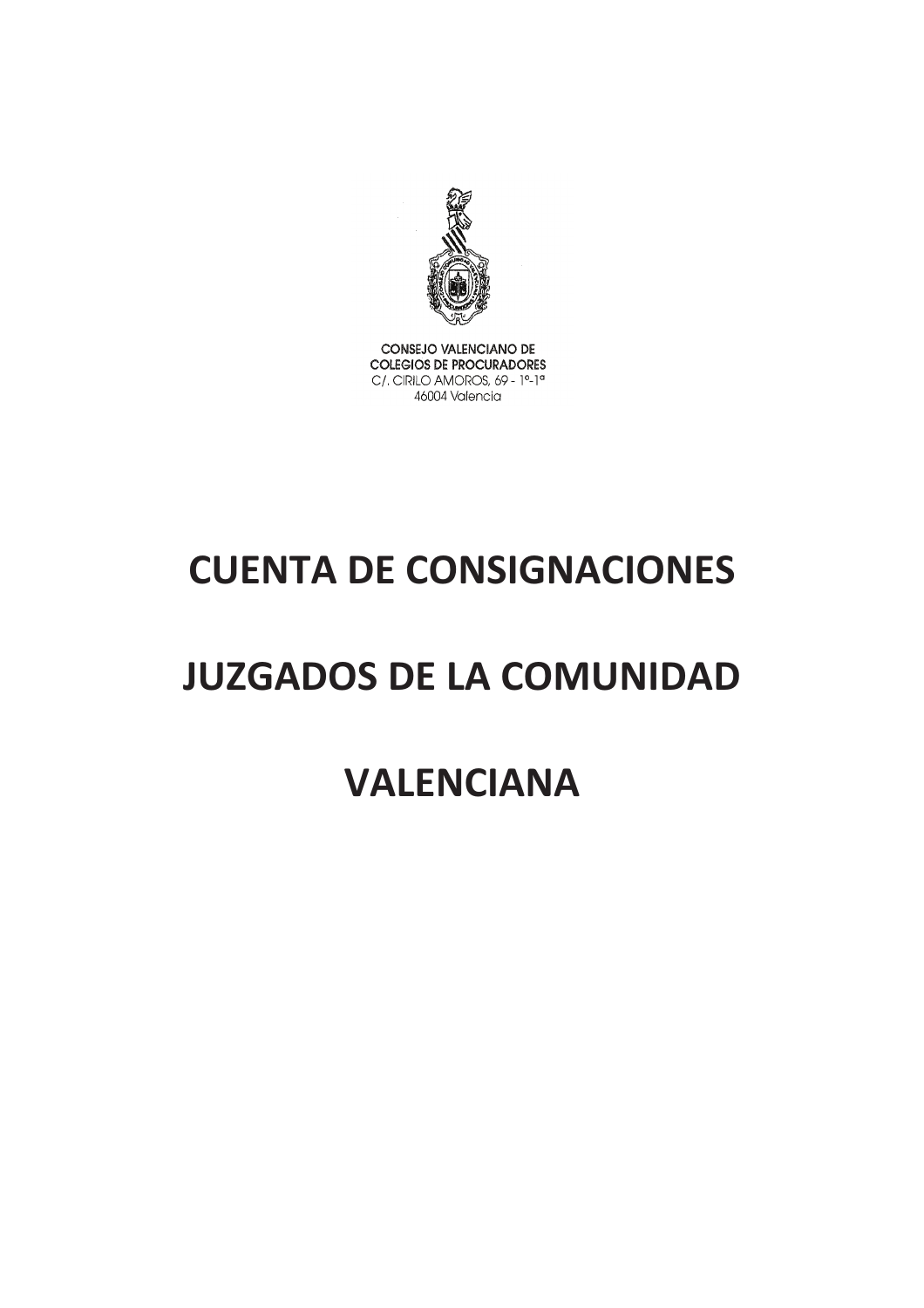

# **CUENTAS CONSIGNACIONES ALICANTE**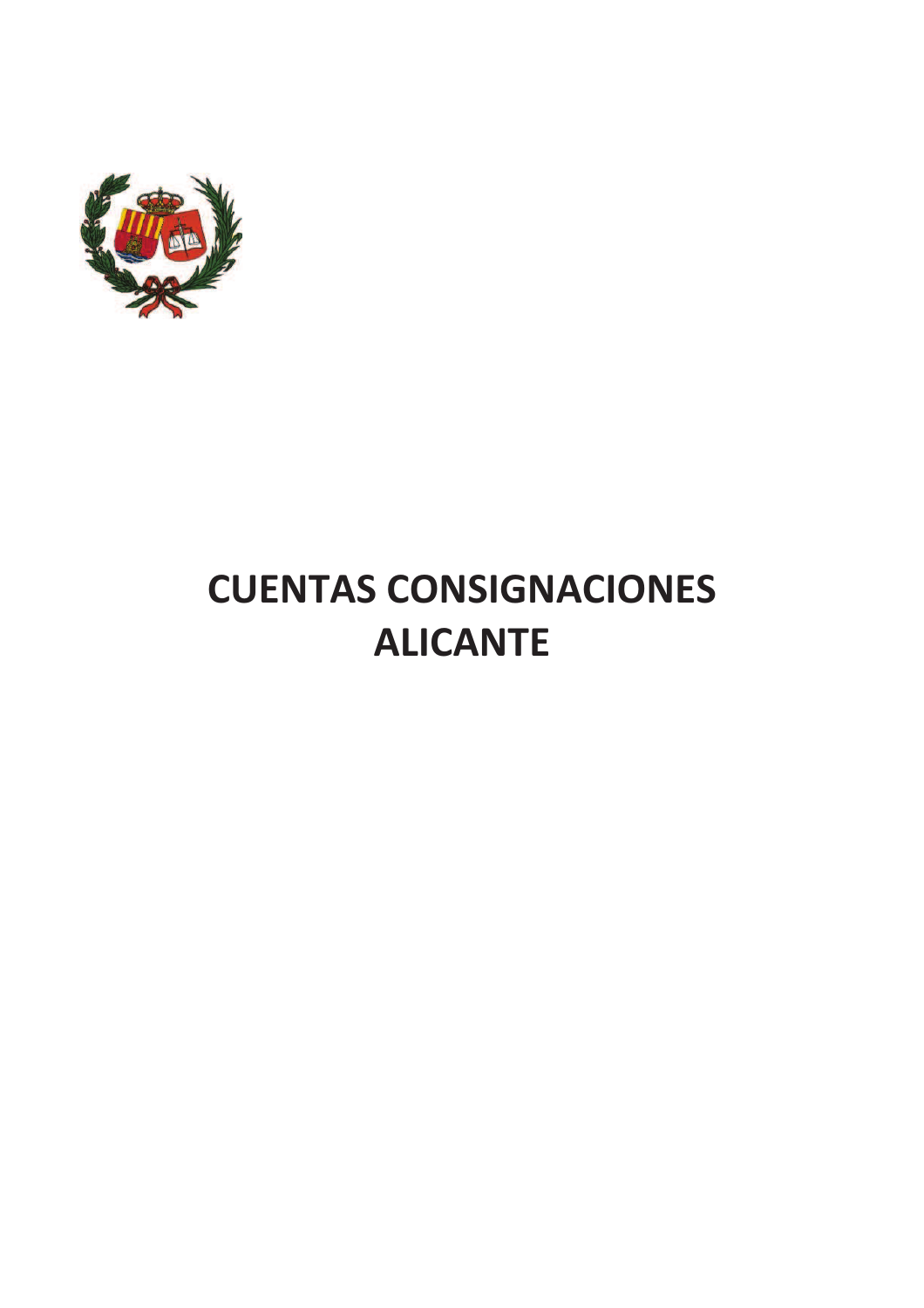| <b>CÓDIGO</b> | <b>JUZGADO</b>                        | <b>PARTIDO JUDICIAL</b> |
|---------------|---------------------------------------|-------------------------|
| 0087          | JUZGADO 1ª INST. E INSTRUCCIÓN. 1     | <b>ALCOY</b>            |
| 0088          | JUZGADO 1ª INST. E INSTRUCCIÓN. 2     | <b>ALCOY</b>            |
| 0091          | JUZGADO 1ª INST. E INSTRUCCIÓN. 3     | <b>ALCOY</b>            |
| 2725          | JUZGADO 1ª INST. E INSTRUCCIÓN. 4     | <b>ALCOY</b>            |
| 0094          | <b>AUDIENCIA PROV. SECC. 1</b>        | <b>ALICANTE</b>         |
| 5038          | AUDIENCIA PROV. SECC. 10              | <b>ALICANTE</b>         |
| 0095          | <b>AUDIENCIA PROV. SECC. 2</b>        | <b>ALICANTE</b>         |
| 0096          | <b>AUDIENCIA PROV. SECC. 3</b>        | <b>ALICANTE</b>         |
| 0188          | AUDIENCIA PROV. SECC. 4               | <b>ALICANTE</b>         |
| 0190          | <b>AUDIENCIA PROV. SECC. 5</b>        | <b>ALICANTE</b>         |
| 0264          | <b>AUDIENCIA PROV. SECC. 6</b>        | <b>ALICANTE</b>         |
| 2276          | <b>AUDIENCIA PROV. SECC. 8</b>        | <b>ALICANTE</b>         |
| 1566          | AUDIENCIA PROV. SECRET. OF. JURADO    | <b>ALICANTE</b>         |
| 0097          | JUZGADO 1ª INSTANCIA 1                | <b>ALICANTE</b>         |
| 0705          | <b>JUZGADO 1ª INSTANCIA 10</b>        | <b>ALICANTE</b>         |
| 2175          | <b>JUZGADO 1ª INSTANCIA 11</b>        | <b>ALICANTE</b>         |
| 3793          | JUZGADO 1ª INSTANCIA 12               | <b>ALICANTE</b>         |
| 0098          | JUZGADO 1ª INSTANCIA 2                | <b>ALICANTE</b>         |
| 0099          | JUZGADO 1ª INSTANCIA 3                | <b>ALICANTE</b>         |
| 0100          | <b>JUZGADO 1ª INSTANCIA 4</b>         | <b>ALICANTE</b>         |
| 0118          | JUZGADO 1ª INSTANCIA 5                | <b>ALICANTE</b>         |
| 0102          | JUZGADO 1ª INSTANCIA 6                | <b>ALICANTE</b>         |
| 0213          | JUZGADO 1ª INSTANCIA 7                | <b>ALICANTE</b>         |
| 0214          | JUZGADO 1ª INSTANCIA 8                | <b>ALICANTE</b>         |
| 0219          | JUZGADO 1ª INSTANCIA 9                | <b>ALICANTE</b>         |
| 0271          | <b>JUZGADO CONTENCIOSO ADMTIVO. 1</b> | <b>ALICANTE</b>         |
| 0127          | JUZGADO CONTENCIOSO ADMTIVO. 2        | <b>ALICANTE</b>         |
| 0313          | JUZGADO CONTENCIOSO ADMTIVO. 3        | <b>ALICANTE</b>         |
| 4611          | JUZGADO CONTENCIOSO ADMTIVO. 4        | <b>ALICANTE</b>         |
| 0108          | JUZGADO DE INSTRUCCIÓN 1              | <b>ALICANTE</b>         |
| 0105          | <b>JUZGADO DE INSTRUCCIÓN 2</b>       | <b>ALICANTE</b>         |
| 0119          | <b>JUZGADO DE INSTRUCCIÓN 3</b>       | <b>ALICANTE</b>         |
| 0120          | <b>JUZGADO DE INSTRUCCIÓN 4</b>       | <b>ALICANTE</b>         |
| 0121          | <b>JUZGADO DE INSTRUCCIÓN 5</b>       | <b>ALICANTE</b>         |
| 0216          | <b>JUZGADO DE INSTRUCCIÓN 6</b>       | <b>ALICANTE</b>         |
| 0217          | <b>JUZGADO DE INSTRUCCIÓN 7</b>       | <b>ALICANTE</b>         |
| 1752          | <b>JUZGADO DE INSTRUCCIÓN 8</b>       | <b>ALICANTE</b>         |
| 0314          | <b>JUZGADO DE INSTRUCCIÓN 9</b>       | <b>ALICANTE</b>         |
| 1048          | <b>JUZGADO DE MENORES 1</b>           | <b>ALICANTE</b>         |
| 0334          | <b>JUZGADO DE MENORES 2</b>           | <b>ALICANTE</b>         |
| 2685          | <b>JUZGADO DE MENORES 3</b>           | <b>ALICANTE</b>         |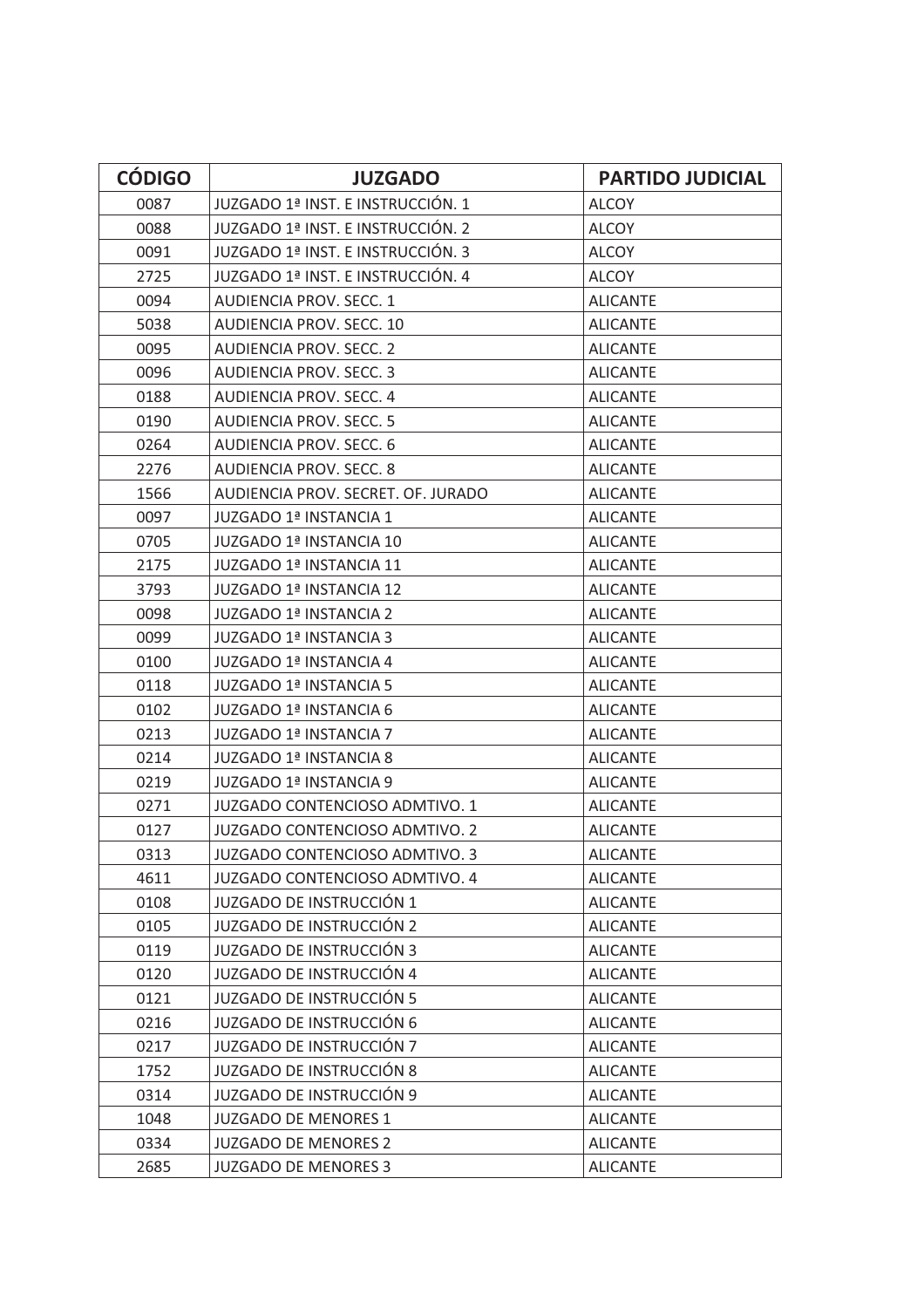| 0265 | JUZGADO DECANO                     | <b>ALICANTE</b> |
|------|------------------------------------|-----------------|
| 2275 | <b>JUZGADO MERCANTIL 1</b>         | <b>ALICANTE</b> |
| 2732 | <b>JUZGADO MERCANTIL 2</b>         | <b>ALICANTE</b> |
| 0110 | <b>JUZGADO PENAL 1</b>             | <b>ALICANTE</b> |
| 0201 | <b>JUZGADO PENAL 2</b>             | <b>ALICANTE</b> |
| 0202 | <b>JUZGADO PENAL 3</b>             | <b>ALICANTE</b> |
| 0203 | <b>JUZGADO PENAL 4</b>             | <b>ALICANTE</b> |
| 0204 | <b>JUZGADO PENAL 5</b>             | <b>ALICANTE</b> |
| 0205 | <b>JUZGADO PENAL 6</b>             | <b>ALICANTE</b> |
| 0260 | <b>JUZGADO PENAL 7</b>             | <b>ALICANTE</b> |
| 4679 | <b>JUZGADO PENAL 8</b>             | <b>ALICANTE</b> |
| 0111 | <b>JUZGADO SOCIAL 1</b>            | <b>ALICANTE</b> |
| 0112 | <b>JUZGADO SOCIAL 2</b>            | <b>ALICANTE</b> |
| 0113 | <b>JUZGADO SOCIAL 3</b>            | <b>ALICANTE</b> |
| 0114 | <b>JUZGADO SOCIAL 4</b>            | <b>ALICANTE</b> |
| 0115 | <b>JUZGADO SOCIAL 5</b>            | <b>ALICANTE</b> |
| 0116 | <b>JUZGADO SOCIAL 6</b>            | <b>ALICANTE</b> |
| 0122 | <b>JUZGADO SOCIAL 7</b>            | <b>ALICANTE</b> |
| 2679 | JUZGADO VIOLENCIA SOBRE LA MUJER 1 | <b>ALICANTE</b> |
| 3429 | JUZGADO VIOLENCIA SOBRE LA MUJER 2 | <b>ALICANTE</b> |
| 1126 | SECCIÓN MENORES FISCALÍA AUD.PROV. | <b>ALICANTE</b> |
| 0132 | JUZGADO 1ª INSTANCIA 1             | <b>BENIDORM</b> |
| 0138 | JUZGADO 1ª INSTANCIA 2             | <b>BENIDORM</b> |
| 0149 | JUZGADO 1ª INSTANCIA 3             | <b>BENIDORM</b> |
| 0703 | JUZGADO 1ª INSTANCIA 4             | <b>BENIDORM</b> |
| 0133 | JUZGADO DE INSTRUCCIÓN 1           | <b>BENIDORM</b> |
| 0134 | <b>JUZGADO DE INSTRUCCIÓN 2</b>    | <b>BENIDORM</b> |
| 0139 | <b>JUZGADO DE INSTRUCCIÓN 3</b>    | <b>BENIDORM</b> |
| 0147 | <b>JUZGADO DE INSTRUCCIÓN 4</b>    | <b>BENIDORM</b> |
| 8010 | <b>JUZGADO DECANO</b>              | <b>BENIDORM</b> |
| 0309 | <b>JUZGADO PENAL 1</b>             | <b>BENIDORM</b> |
| 0852 | <b>JUZGADO PENAL 2</b>             | <b>BENIDORM</b> |
| 4143 | <b>JUZGADO PENAL 3</b>             | <b>BENIDORM</b> |
| 0308 | <b>JUZGADO SOCIAL 1</b>            | <b>BENIDORM</b> |
| 3730 | JUZGADO VIOLENCIA SOBRE LA MUJER 1 | <b>BENIDORM</b> |
| 0150 | JUZGADO 1ª INSTANCIA 1             | <b>DENIA</b>    |
| 0154 | JUZGADO 1ª INSTANCIA 2             | <b>DENIA</b>    |
| 0093 | JUZGADO 1ª INSTANCIA 3             | <b>DENIA</b>    |
| 1668 | JUZGADO 1ª INSTANCIA 4             | <b>DENIA</b>    |
| 4859 | JUZGADO 1ª INSTANCIA 5             | <b>DENIA</b>    |
| 0153 | JUZGADO DE INSTRUCCIÓN 1           | <b>DENIA</b>    |
| 0092 | <b>JUZGADO DE INSTRUCCIÓN 2</b>    | <b>DENIA</b>    |
| 2783 | <b>JUZGADO DE INSTRUCCIÓN 3</b>    | <b>DENIA</b>    |
| 3933 | JUZGADO VIOLENCIA SOBRE LA MUJER 1 | DENIA           |
| 0080 | JUZGADO 1ª INST. E INSTRUCCIÓN. 1  | <b>ELDA</b>     |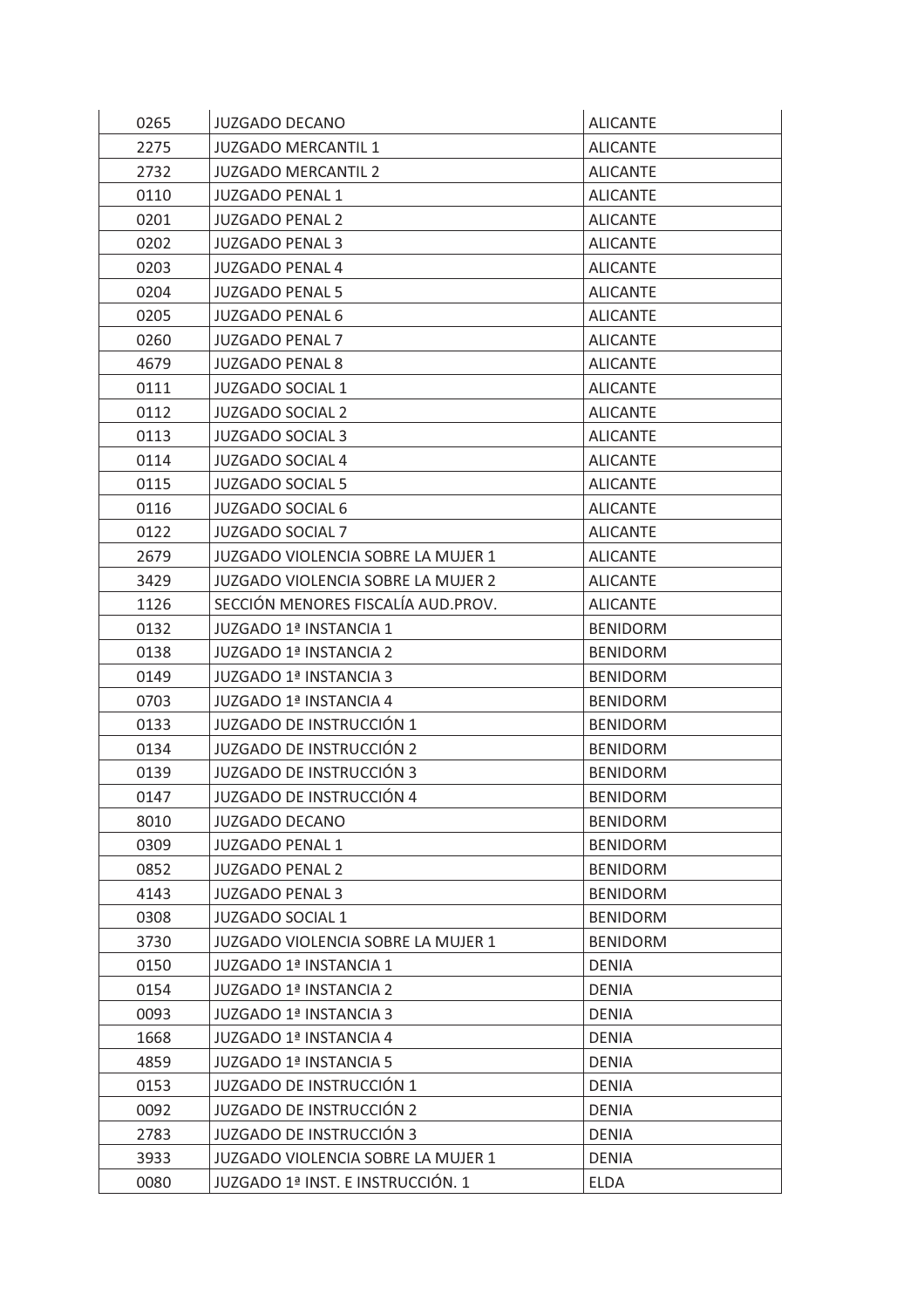| 0081 | JUZGADO 1ª INST. E INSTRUCCIÓN. 2        | <b>ELDA</b>             |
|------|------------------------------------------|-------------------------|
| 0084 | JUZGADO 1ª INST. E INSTRUCCIÓN. 3        | <b>ELDA</b>             |
| 0085 | JUZGADO 1ª INST. E INSTRUCCIÓN. 4        | <b>ELDA</b>             |
| 0174 | JUZGADO 1ª INST. E INSTRUCCIÓN. 1        | <b>IBI</b>              |
| 3276 | JUZGADO 1ª INST. E INSTRUCCIÓN. 2        | IBI                     |
| 0180 | JUZGADO 1ª INST. E INSTRUCCIÓN. 1        | <b>NOVELDA</b>          |
| 0181 | JUZGADO 1ª INST. E INSTRUCCIÓN. 2        | <b>NOVELDA</b>          |
| 1961 | JUZGADO 1ª INST. E INSTRUCCIÓN. 3        | <b>NOVELDA</b>          |
| 1777 | <b>JUZGADO 1ª INSTANCIA 1</b>            | <b>ORIHUELA</b>         |
| 0183 | JUZGADO 1ª INSTANCIA 2                   | ORIHUELA                |
| 0186 | JUZGADO 1ª INSTANCIA 3                   | ORIHUELA                |
| 0155 | JUZGADO 1ª INSTANCIA 4                   | <b>ORIHUELA</b>         |
| 4742 | JUZGADO 1ª INSTANCIA 5                   | <b>ORIHUELA</b>         |
| 5140 | JUZGADO 1ª INSTANCIA 6                   | <b>ORIHUELA</b>         |
| 0182 | JUZGADO DE INSTRUCCIÓN 1                 | <b>ORIHUELA</b>         |
| 0156 | JUZGADO DE INSTRUCCIÓN 2                 | <b>ORIHUELA</b>         |
| 4288 | <b>JUZGADO DE INSTRUCCIÓN 3</b>          | <b>ORIHUELA</b>         |
| 0158 | <b>JUZGADO PENAL 1</b>                   | <b>ORIHUELA</b>         |
| 4075 | <b>JUZGADO PENAL 3</b>                   | <b>ORIHUELA</b>         |
| 4066 | JUZGADO VIOLENCIA SOBRE LA MUJER 1       | <b>ORIHUELA</b>         |
| 0173 | JUZGADO 1ª INST. E INSTRUCCIÓN. 1        | SANT VICENT DEL RASPEIG |
| 0215 | JUZGADO 1ª INST. E INSTRUCCIÓN. 2        | SANT VICENT DEL RASPEIG |
| 0175 | JUZGADO 1ª INST. E INSTRUCCIÓN. 3        | SANT VICENT DEL RASPEIG |
| 0266 | JUZGADO 1ª INST. E INSTRUCCIÓN. 4        | SANT VICENT DEL RASPEIG |
| 0310 | JUZGADO 1ª INSTANCIA 1                   | <b>TORREVIEJA</b>       |
| 0319 | JUZGADO 1ª INSTANCIA 2                   | <b>TORREVIEJA</b>       |
| 2176 | JUZGADO 1ª INSTANCIA 3                   | <b>TORREVIEJA</b>       |
| 1185 | JUZGADO DE INSTRUCCIÓN 1                 | <b>TORREVIEJA</b>       |
| 0311 | JUZGADO DE INSTRUCCIÓN 2                 | <b>TORREVIEJA</b>       |
| 0318 | <b>JUZGADO DE INSTRUCCIÓN 3</b>          | <b>TORREVIEJA</b>       |
| 1184 | <b>JUZGADO DE INSTRUCCIÓN 4</b>          | <b>TORREVIEJA</b>       |
| 4259 | <b>JUZGADO DE INSTRUCCIÓN 5</b>          | <b>TORREVIEJA</b>       |
| 3622 | JUZGADO PENAL 2 ORIHUELA SEDE DESPLAZADA | <b>TORREVIEJA</b>       |
| 4865 | JUZGADO VIOLENCIA SOBRE LA MUJER 1       | <b>TORREVIEJA</b>       |
| 0193 | JUZGADO 1ª INST. E INSTRUCCIÓN. 1        | <b>VILLAJOYOSA</b>      |
| 0195 | JUZGADO 1ª INST. E INSTRUCCIÓN. 2        | <b>VILLAJOYOSA</b>      |
| 3830 | JUZGADO 1ª INST. E INSTRUCCIÓN. 3        | <b>VILLAJOYOSA</b>      |
| 0199 | JUZGADO 1ª INST. E INSTRUCCIÓN. 1        | <b>VILLENA</b>          |
| 0200 | JUZGADO 1ª INST. E INSTRUCCIÓN. 2        | <b>VILLENA</b>          |
| 4229 | JUZGADO 1ª INST. E INSTRUCCIÓN. 3        | VILLENA                 |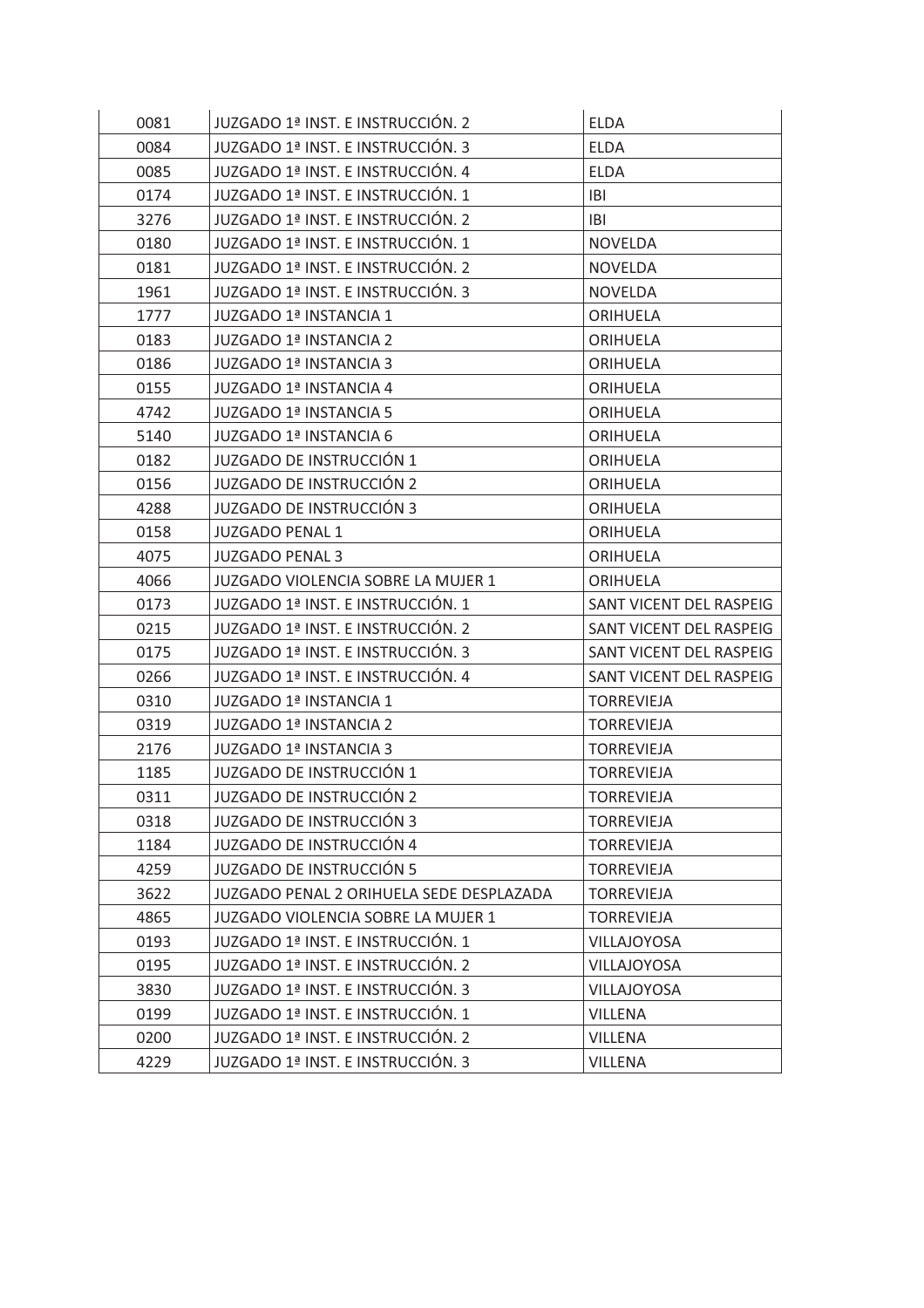

# **CUENTAS CONSIGNACIONES CASTELLÓN**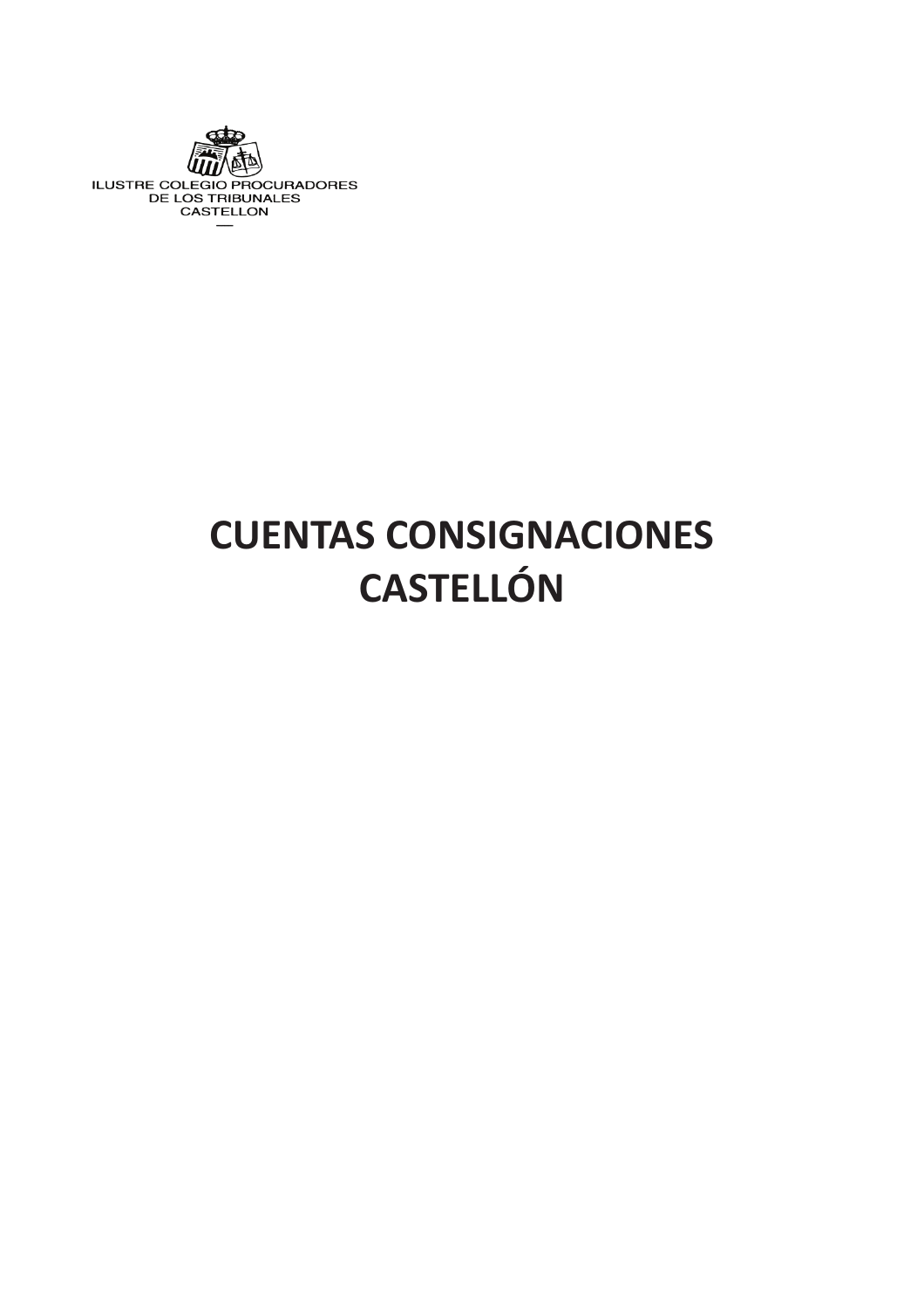## **CÓDIGOS DE LAS CUENTAS DE DEPÓSITOS Y CONSIGNACIONES POR ÓRGANO JUDICIAL**

### **CASTELLÓN**

| 1323 | <b>JUZGADO DE PRIMERA INSTANCIA Nº1</b>       |
|------|-----------------------------------------------|
| 1328 | <b>JUZGADO DE PRIMERA INSTANCIA Nº2</b>       |
| 1325 | <b>JUZGADO DE PRIMERA INSTANCIA Nº3</b>       |
| 1326 | <b>JUZGADO DE PRIMERA INSTANCIA Nº4</b>       |
| 1333 | <b>JUZGADO DE PRIMERA INSTANCIA Nº5</b>       |
| 1340 | <b>JUZGADO DE PRIMERA INSTANCIA Nº6</b>       |
| 2091 | <b>JUZGADO DE PRIMERA INSTANCIA Nº7</b>       |
| 4961 | <b>JUZGADO DE PRIMERA INSTANCIA Nº8</b>       |
| 5064 | <b>JUZGADO DE PRIMERA INSTANCIA Nº9</b>       |
| 1334 | JUZGADO DE INSTRUCCIÓN Nº1                    |
| 1335 | JUZGADO DE INSTRUCCIÓN Nº2                    |
| 1339 | JUZGADO DE INSTRUCCIÓN Nº3                    |
| 1343 | JUZGADO DE INSTRUCCIÓN Nº4                    |
| 2109 | JUZGADO DE INSTRUCCIÓN Nº5                    |
| 4937 | JUZGADO DE INSTRUCCIÓN Nº6                    |
| 1337 | JUZGADO DE LO PENAL Nº1                       |
| 1338 | JUZGADO DE LO PENAL Nº2                       |
| 1341 | JUZGADO DE LO PENAL Nº3                       |
| 4176 | <b>JUZGADO DE LO PENAL Nº4</b>                |
| 1322 | SECCIÓN 1º AUDIENCIA PROVINCIAL               |
| 1375 | SECCIÓN 2º AUDIENCIA PROVINCIAL               |
| 1418 | SECCIÓN 3º AUDIENCIA PROVINCIAL               |
| 2713 | JUZGADO DE LO MERCANTIL Nº 1                  |
| 3415 | JUZGADO DE VIOLENCIA SOBRE LA MUJER Nº1       |
| 1336 | JUZGADO DE MENORES Nº1                        |
| 1112 | FISCALÍA DE MENORES AUDIENCIA PROVINCIAL      |
| 1417 | JUZGADO DE LO CONTENCIOSO-ADMINISTRATIVO Nº1  |
| 1345 | JUZGADO DE LO CONTENCIOSO-ADMINISTRATIVO Nº2  |
| 1331 | JUZGADO DE LO SOCIAL Nº1                      |
| 1332 | JUZGADO DE LO SOCIAL Nº2                      |
| 0696 | JUZGADO DE LO SOCIAL Nº3                      |
| 4160 | JUZGADO DE LO SOCIAL Nº4                      |
| 5471 | SOCIAL 1 (RECURSOS)                           |
| 5472 | SOCIAL 2 (RECURSOS)                           |
| 2728 | JUZGADO DE VIGILANCIA PENITENCIARIA Nº4 C.VAL |
| 1419 | <b>JUZGADO DECANO</b>                         |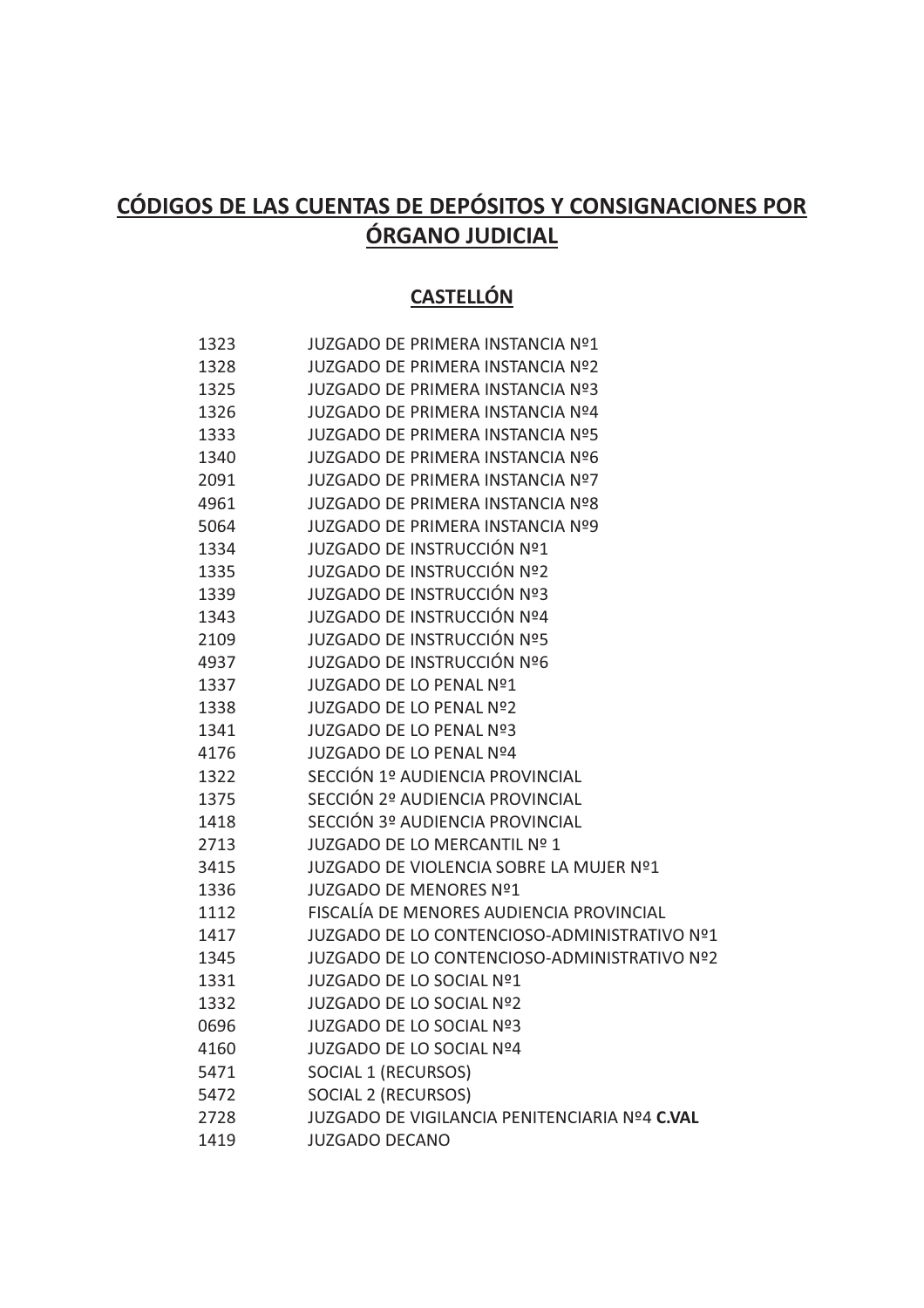### **VILA-REAL**

| 1350 | JUZGADO DE 1º INSTANCIA E INSTRUCCIÓN Nº 1 |
|------|--------------------------------------------|
| 1256 | JUZGADO DE 1º INSTANCIA E INSTRUCCIÓN Nº 2 |
| 1357 | JUZGADO DE 1º INSTANCIA E INSTRUCCIÓN Nº 3 |
| 2782 | JUZGADO DE 1º INSTANCIA E INSTRUCCIÓN Nº 4 |
| 2811 | JUZGADO DE 1º INSTANCIA E INSTRUCCIÓN Nº 5 |
| 4416 | JUZGADO DE VIOLENCIA SOBRE LA MUJER Nº1    |

### **NULES**

| 1342 | JUZGADO DE 1º INSTANCIA E INSTRUCCIÓN Nº1 |
|------|-------------------------------------------|
| 1351 | JUZGADO DE 1º INSTANCIA E INSTRUCCIÓN Nº2 |
| 1355 | JUZGADO DE 1º INSTANCIA E INSTRUCCIÓN Nº3 |
| 3735 | JUZGADO DE 1º INSTANCIA E INSTRUCCIÓN Nº4 |

### **VINAROS**

| 1352 | JUZGADO DE 1º INSTANCIA E INSTRUCCIÓN Nº1 |
|------|-------------------------------------------|
| 1354 | JUZGADO DE 1º INSTANCIA E INSTRUCCIÓN Nº2 |
| 1349 | JUZGADO DE 1º INSTANCIA E INSTRUCCIÓN Nº3 |
| 1421 | JUZGADO DE 1º INSTANCIA E INSTRUCCIÓN Nº4 |
| 4159 | JUZGADO DE 1º INSTANCIA E INSTRUCCIÓN Nº5 |
| 1407 | JUZGADO DE LO PENAL Nº1                   |
| 3447 | <b>JUZGADO DECANO</b>                     |

### **SEGORBE**

1346 JUZGADO DE 1º INSTANCIA E INSTRUCCIÓN Nº1

### **CUENTA GENÉRICA PARA TRANSFERENCIAS:**

ES5500493569920005001274

Y EN OBSERVACIONES O BENEFICIARIO PONER EL Nº DE CUENTA DEL JUZGADO QUE CORRESPONDA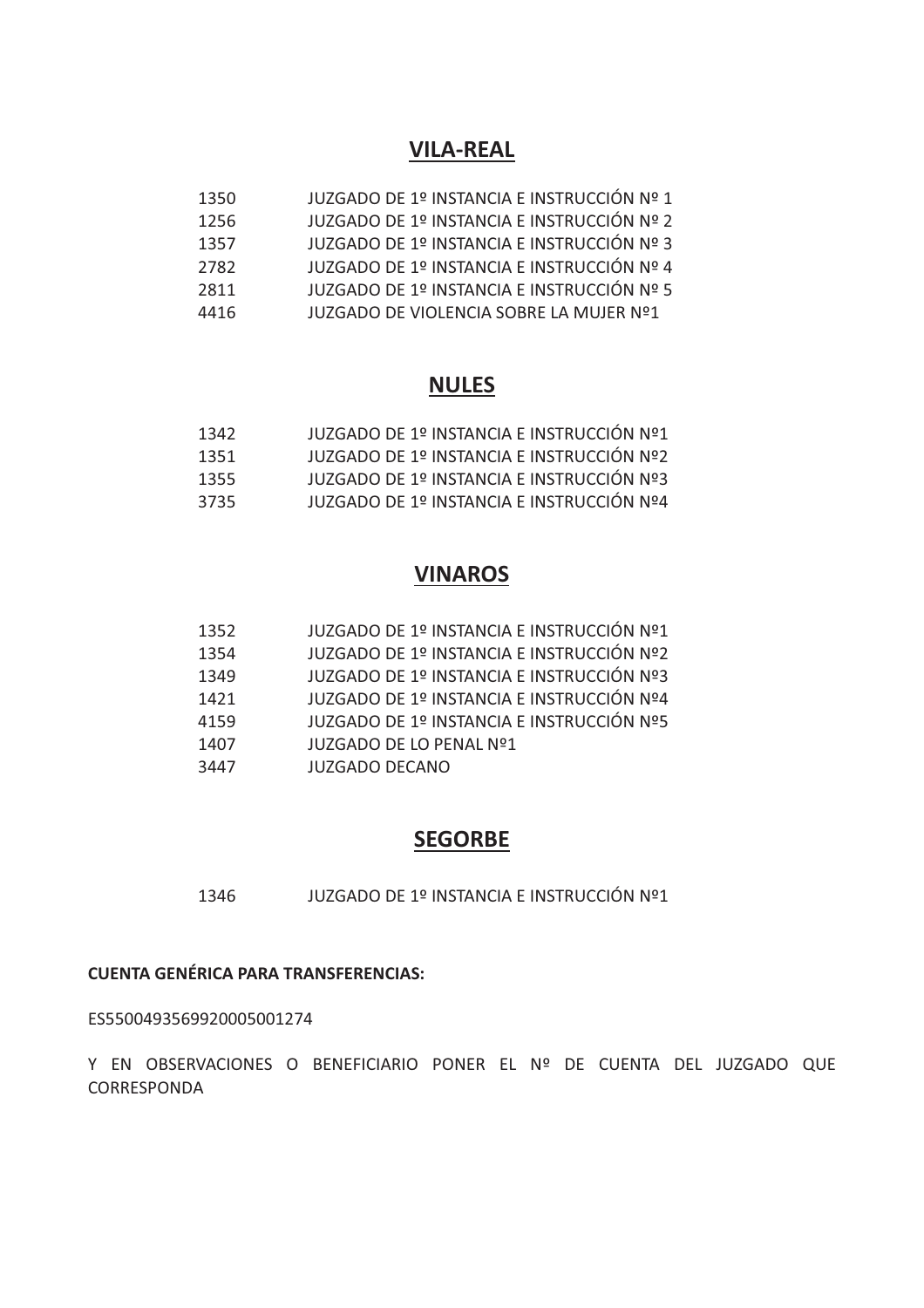

# **CUENTAS CONSIGNACIONES ELCHE (ALICANTE)**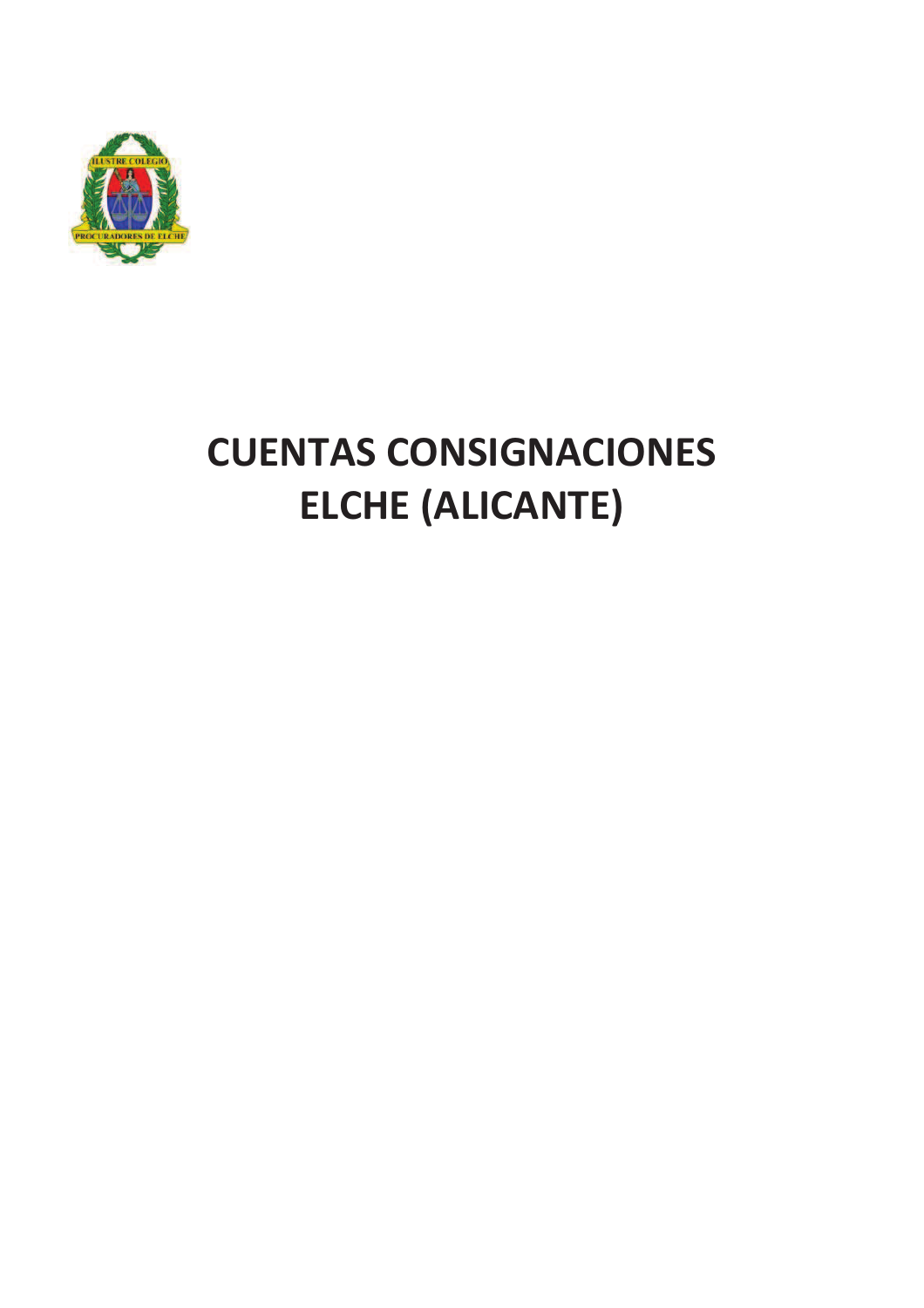| <b>CÓDIGO</b> | <b>JUZGADO</b>                                            |
|---------------|-----------------------------------------------------------|
| 0317          | AUDIENCIA PROV. SECC. 7 ALICANTE SEDE DESPLAZADA ELCHE    |
| 3575          | AUDIENCIA PROV. SECC. 9 ALICANTE SEDE DESPLAZADA ELCHE    |
| 0159          | JUZGADO 1ª INSTANCIA 1 ELCHE ALICANTE                     |
| 0162          | <b>JUZGADO 1ª INSTANCIA 2 ELCHE ALICANTE</b>              |
| 0167          | <b>JUZGADO 1ª INSTANCIA 3 ELCHE ALICANTE</b>              |
| 0169          | <b>JUZGADO 1ª INSTANCIA 4 ELCHE ALICANTE</b>              |
| 0143          | <b>JUZGADO 1ª INSTANCIA 5 ELCHE ALICANTE</b>              |
| 0706          | JUZGADO 1ª INSTANCIA 6 ELCHE ALICANTE                     |
| 1506          | JUZGADO CONTENCIOSO ADMINISTRATIVO 1 ELCHE ALICANTE       |
| 0160          | JUZGADO DE INSTRUCCIÓN 1 ELCHE ALICANTE                   |
| 0161          | JUZGADO DE INSTRUCCIÓN 2 ELCHE ALICANTE                   |
| 0168          | JUZGADO DE INSTRUCCIÓN 3 ELCHE ALICANTE                   |
| 0086          | JUZGADO DE INSTRUCCIÓN 4 ELCHE ALICANTE                   |
| 2825          | JUZGADO DE INSTRUCCIÓN 5 ELCHE ALICANTE                   |
| 4785          | <b>JUZGADO MERCANTIL 3 ALICANTE SEDE DESPLAZADA ELCHE</b> |
| 0206          | <b>JUZGADO PENAL 1 ELCHE ALICANTE</b>                     |
| 0207          | <b>JUZGADO PENAL 2 ELCHE ALICANTE</b>                     |
| 1809          | <b>JUZGADO PENAL 3 ELCHE ALICANTE</b>                     |
| 0170          | JUZGADO SOCIAL 1 ELCHE ALICANTE                           |
| 0218          | <b>JUZGADO SOCIAL 2 ELCHE ALICANTE</b>                    |
| 2327          | <b>JUZGADO SOCIAL 3 ELCHE ALICANTE</b>                    |
| 3723          | <b>JUZGADO VIOLENCIA SOBRE LA MUJER 1 ELCHE</b>           |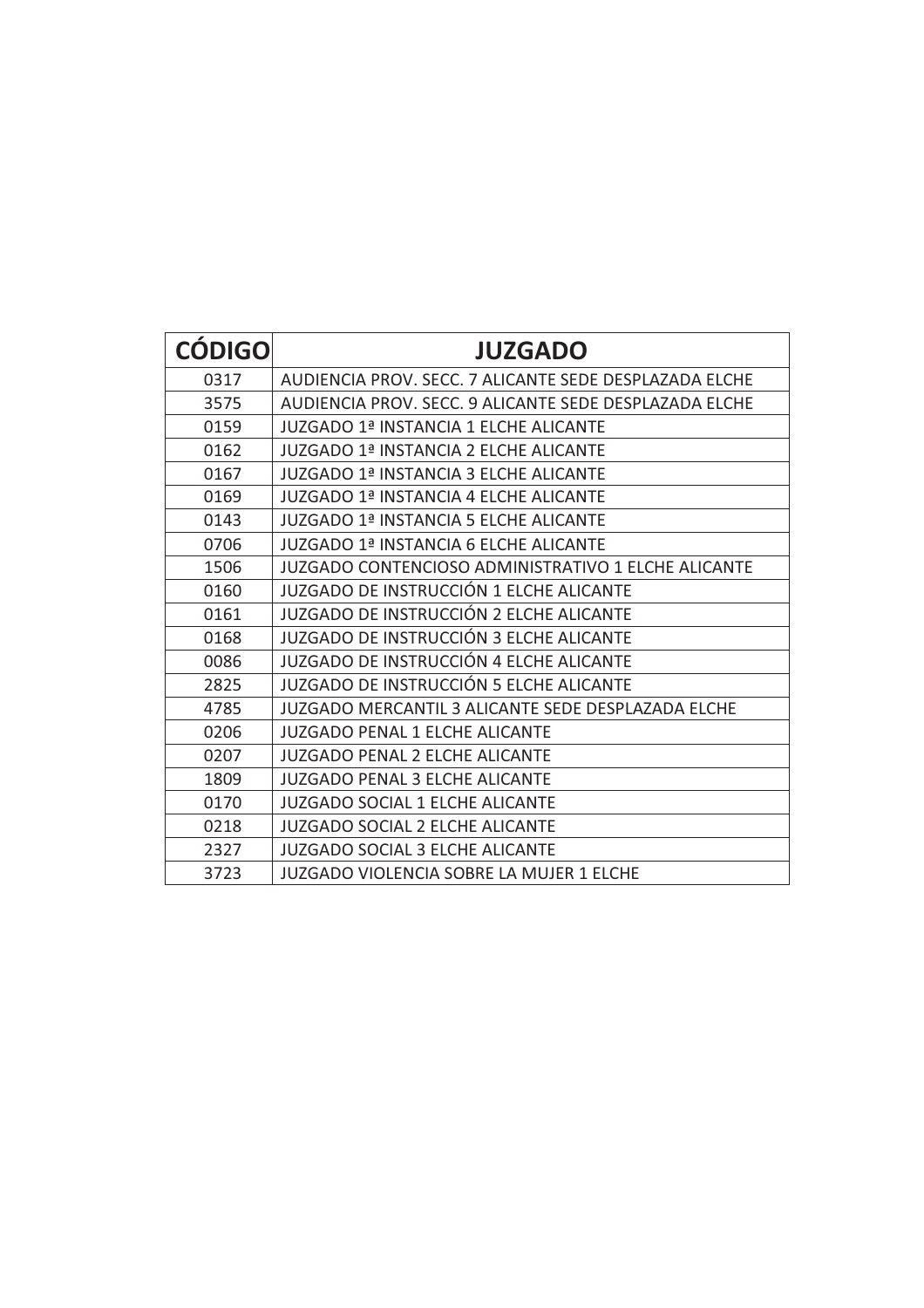

# **CUENTAS CONSIGNACIONES VALENCIA**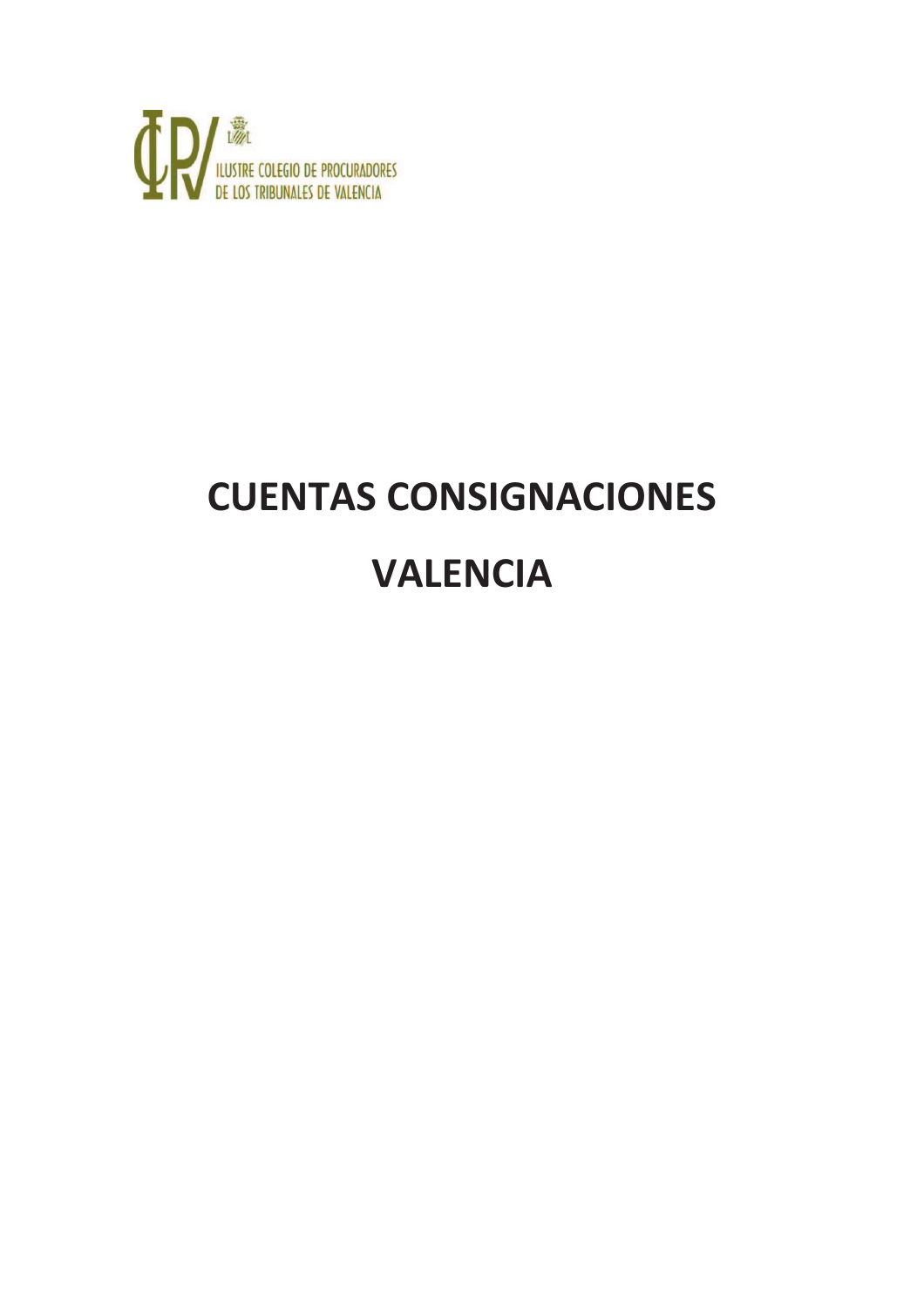| <b>PARTIDO JUDICIAL DE ALZIRA</b> |  |  |      |
|-----------------------------------|--|--|------|
|                                   |  |  |      |
| <b>DECANATO</b>                   |  |  | 8291 |
| 1ª INSTANCIA E INSTRUCCIÓN 1      |  |  | 4354 |
| 1ª INSTANCIA E INSTRUCCIÓN 2      |  |  | 4355 |
| 1ª INSTANCIA E INSTRUCCIÓN 3      |  |  | 4358 |
| 1ª INSTANCIA E INSTRUCCIÓN 4      |  |  | 4514 |
| 1ª INSTANCIA E INSTRUCCIÓN 5      |  |  | 4542 |
| 1ª INSTANCIA E INSTRUCCIÓN 6      |  |  | 4543 |
| 1ª INSTANCIA E INSTRUCCIÓN 7      |  |  | 5089 |

| <b>PARTIDO JUDICIAL DE CARLET</b> |      |  |
|-----------------------------------|------|--|
|                                   |      |  |
| 1ª INSTANCIA E INSTRUCCIÓN 1      | 4525 |  |
| 1ª INSTANCIA E INSTRUCCIÓN 2      | 4526 |  |
| 1ª INSTANCIA E INSTRUCCIÓN 3      | 4527 |  |
| 1ª INSTANCIA E INSTRUCCIÓN 4      | 3733 |  |

| <b>PARTIDO JUDICIAL DE CATARROJA</b> |      |
|--------------------------------------|------|
|                                      |      |
| 1ª INSTANCIA E INSTRUCCIÓN 1         | 4371 |
| 1ª INSTANCIA E INSTRUCCIÓN 2         | 4528 |
| 1ª INSTANCIA E INSTRUCCIÓN 3         | 4529 |
| 1ª INSTANCIA E INSTRUCCIÓN 4         | 3501 |
| 1ª INSTANCIA E INSTRUCCIÓN 5         | 4256 |

| <b>PARTIDO JUDICIAL DE GANDÍA</b> |      |  |
|-----------------------------------|------|--|
|                                   |      |  |
| <b>DECANATO</b>                   | 4561 |  |
| 1ª INSTANCIA 1                    | 4377 |  |
| 1ª INSTANCIA 2                    | 4378 |  |
| 1ª INSTANCIA 3                    | 4381 |  |
| 1ª INSTANCIA 4                    | 4353 |  |
| 1ª INSTANCIA 5                    | 2717 |  |
| <b>INSTRUCCIÓN 1</b>              | 4541 |  |
| <b>INSTRUCCIÓN 2</b>              | 4360 |  |
| <b>INSTRUCCIÓN 3</b>              | 3836 |  |
| JUZGADO DE LO PENAL 1             | 4586 |  |
| VIOLENCIA SOBRE LA MUJER 1        | 4347 |  |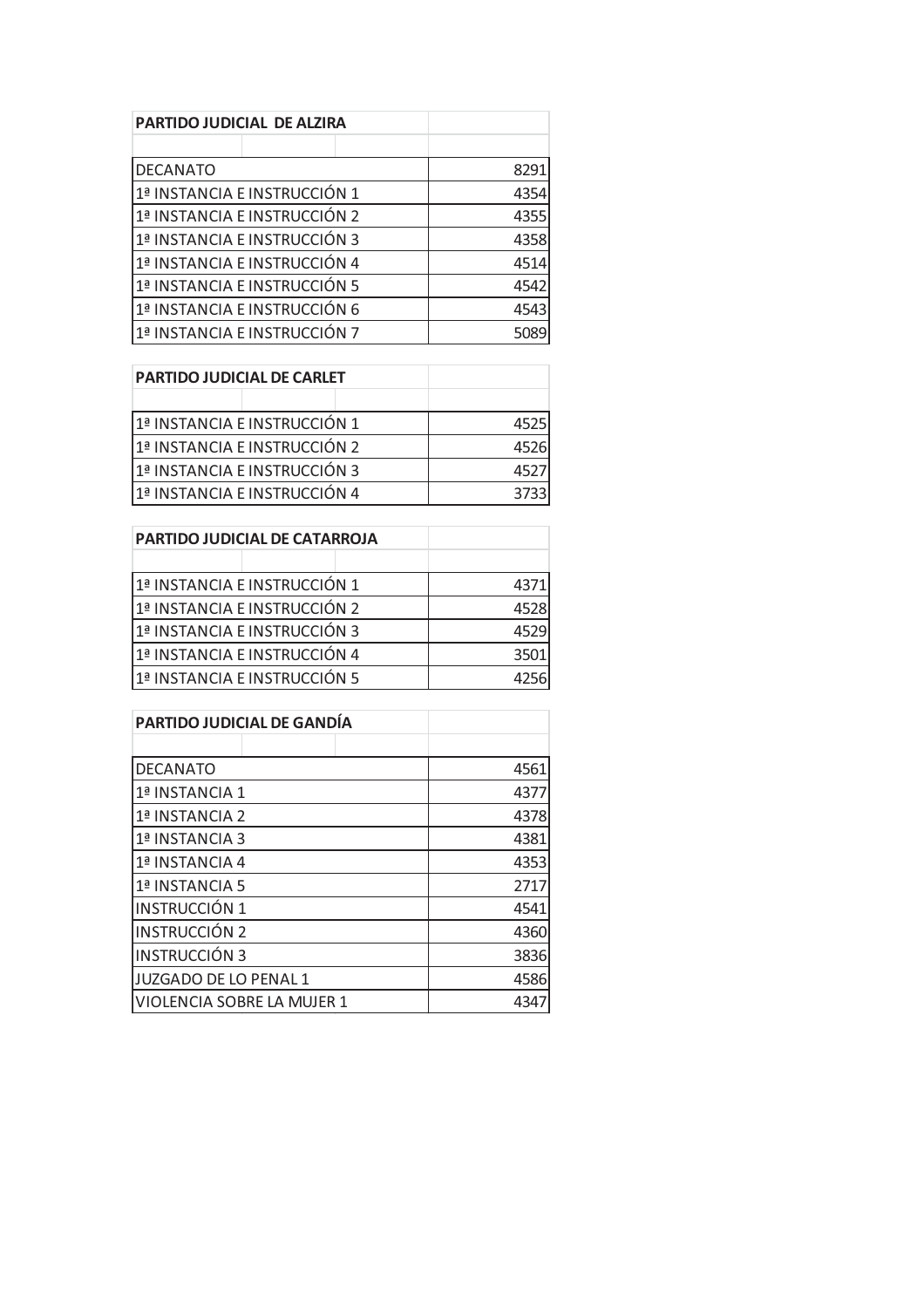| <b>PARTIDO JUDICIAL DE LLIRIA</b>       |      |
|-----------------------------------------|------|
|                                         |      |
| 1ª INSTANCIA E INSTRUCCIÓN 1            | 4393 |
| 1ª INSTANCIA E INSTRUCCIÓN 2            | 4394 |
| 1ª INSTANCIA E INSTRUCCIÓN 3            | 4395 |
| 1ª INSTANCIA E INSTRUCCIÓN 4            | 4351 |
| 1ª INSTANCIA E INSTRUCCIÓN 5            | 2772 |
| 1ª INSTANCIA E INSTRUCCIÓN 6            | 3734 |
|                                         |      |
|                                         |      |
| <b>PARTIDO JUDICIAL DE MASSAMAGRELL</b> |      |
|                                         |      |
| 1ª INSTANCIA E INSTRUCCIÓN 1            | 4400 |
| 1ª INSTANCIA E INSTRUCCIÓN 2            | 4539 |
| 1ª INSTANCIA E INSTRUCCIÓN 3            | 1700 |
|                                         |      |
|                                         |      |
| <b>PARTIDO JUDICIAL DE MISLATA</b>      |      |
|                                         |      |
| 1ª INSTANCIA E INSTRUCCIÓN 1            | 4402 |
| 1ª INSTANCIA E INSTRUCCIÓN 2            | 4538 |
| 1ª INSTANCIA E INSTRUCCIÓN 3            | 4563 |
|                                         |      |
|                                         |      |
| PARTIDO JUDICIAL DE MONCADA             |      |
|                                         |      |
| 1ª INSTANCIA E INSTRUCCIÓN 1            | 4403 |
| 1ª INSTANCIA E INSTRUCCIÓN 2            | 4530 |
| 1ª INSTANCIA E INSTRUCCIÓN 3            | 4531 |
| 1ª INSTANCIA E INSTRUCCIÓN 4            | 3845 |

| <b>PARTIDO JUDICIAL DE ONTINYENT</b> |      |
|--------------------------------------|------|
|                                      |      |
| 1ª INSTANCIA E INSTRUCCIÓN 1         | 4406 |
| 1ª INSTANCIA E INSTRUCCIÓN 2         | 4408 |
| 1ª INSTANCIA E INSTRUCCIÓN 3         | 0700 |
| 1ª INSTANCIA E INSTRUCCIÓN 4         | 3978 |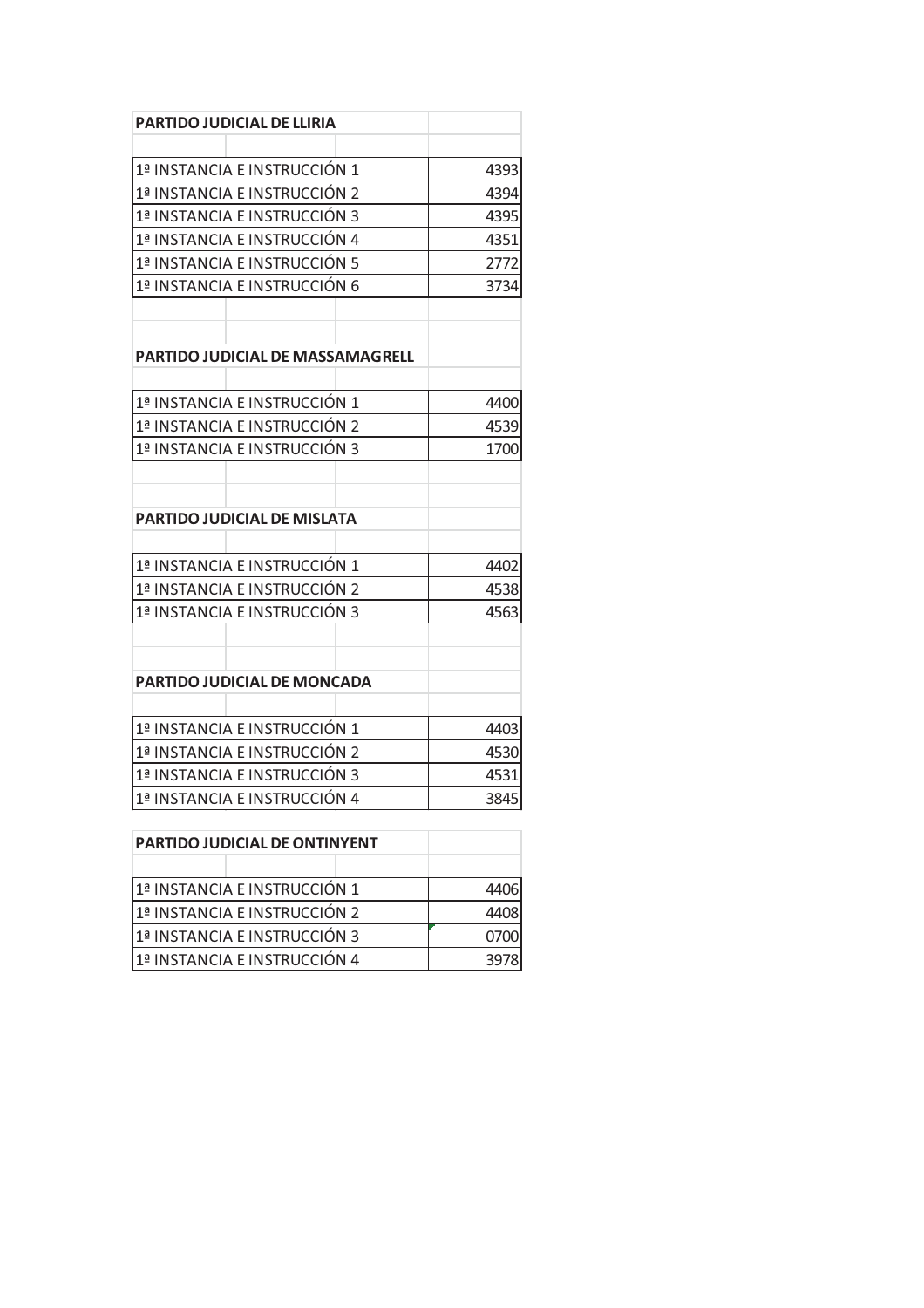| <b>PARTIDO JUDICIAL DE PATERNA</b>        |      |
|-------------------------------------------|------|
|                                           |      |
| 1ª INSTANCIA E INSTRUCCIÓN 1              | 4411 |
| 1ª INSTANCIA E INSTRUCCIÓN 2              | 4532 |
| 1ª INSTANCIA E INSTRUCCIÓN 3              | 4533 |
| 1ª INSTANCIA E INSTRUCCIÓN 4              | 4534 |
| 1ª INSTANCIA E INSTRUCCIÓN 5              | 4590 |
| 1ª INSTANCIA E INSTRUCCIÓN 6              | 4346 |
| 1ª INSTANCIA E INSTRUCCIÓN 7              | 5130 |
| <b>JUZGADO PENAL 17 SEDE EN PATERNA</b>   | 4977 |
| <b>JUZGADO VIOLENCIA SOBRE LA MUJER 1</b> | 3779 |

| <b>PARTIDO JUDICIAL DE PICASSENT</b> |  |      |      |
|--------------------------------------|--|------|------|
|                                      |  |      |      |
| 1ª INSTANCIA E INSTRUCCIÓN 1         |  |      | 4548 |
| 1ª INSTANCIA E INSTRUCCIÓN 2         |  |      | 4560 |
| 1ª INSTANCIA E INSTRUCCIÓN 3         |  |      | 4743 |
|                                      |  |      |      |
|                                      |  |      |      |
| PARTIDO JUDICIAL DE QUART DE POBLET  |  |      |      |
|                                      |  |      |      |
| 1ª INSTANCIA E INSTRUCCIÓN 1         |  |      | 4535 |
| 1ª INSTANCIA E INSTRUCCIÓN 2         |  |      | 4536 |
| 1ª INSTANCIA E INSTRUCCIÓN 3         |  |      | 4537 |
|                                      |  |      |      |
|                                      |  |      |      |
| PARTIDO JUDICIAL DE REQUENA          |  |      |      |
|                                      |  |      |      |
| 1ª INSTANCIA E INSTRUCCIÓN 1         |  |      | 4413 |
| 1ª INSTANCIA E INSTRUCCIÓN 2         |  | 4415 |      |
| 1ª INSTANCIA E INSTRUCCIÓN 3         |  | 4570 |      |
| 1ª INSTANCIA E INSTRUCCIÓN 4         |  |      | 4989 |

| <b>PARTIDO JUDICIAL DE SAGUNTO</b> |      |
|------------------------------------|------|
|                                    |      |
| 1ª INSTANCIA E INSTRUCCIÓN 1       | 4420 |
| 1ª INSTANCIA E INSTRUCCIÓN 2       | 4421 |
| 1ª INSTANCIA E INSTRUCCIÓN 3       | 4422 |
| 1ª INSTANCIA E INSTRUCCIÓN 4       | 3667 |
| 1ª INSTANCIA E INSTRUCCIÓN 5       | 474  |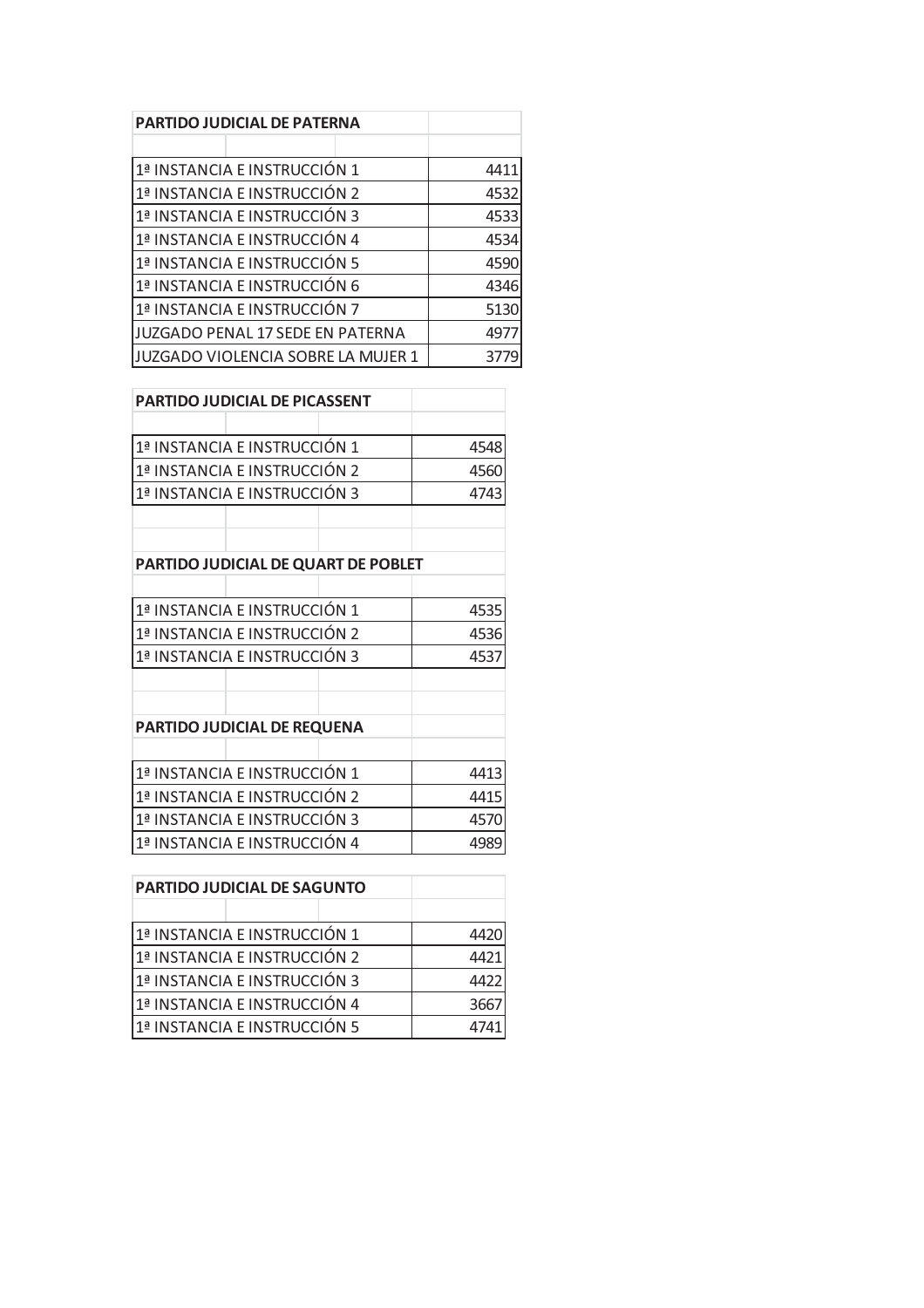|                      | <b>PARTIDO JUDICIAL DE SUECA</b>   |      |
|----------------------|------------------------------------|------|
|                      |                                    |      |
|                      | 1ª INSTANCIA E INSTRUCCIÓN 1       | 4428 |
|                      | 1ª INSTANCIA E INSTRUCCIÓN 2       | 4430 |
|                      | 1ª INSTANCIA E INSTRUCCIÓN 3       | 4368 |
|                      | 1ª INSTANCIA E INSTRUCCIÓN 4       | 4565 |
|                      | 1ª INSTANCIA E INSTRUCCIÓN 5       | 2770 |
|                      | 1ª INSTANCIA E INSTRUCCIÓN 6       | 3732 |
|                      |                                    |      |
|                      |                                    |      |
|                      | <b>PARTIDO JUDICIAL DE TORRENT</b> |      |
|                      |                                    |      |
| 1ª INSTANCIA 1       |                                    | 4433 |
| 1ª INSTANCIA 2       |                                    | 4434 |
| 1ª INSTANCIA 3       |                                    | 4366 |
| 1ª INSTANCIA 4       |                                    | 2106 |
| 1ª INSTANCIA 5       |                                    | 4281 |
| 1ª INSTANCIA 6       |                                    | 5067 |
| INSTRUCCIÓN 1        |                                    | 4362 |
| <b>INSTRUCCIÓN 2</b> |                                    | 4364 |
| <b>INSTRUCCIÓN 3</b> |                                    | 4585 |
|                      | JUZGADO PENAL 18 SEDE EN TORRENT   | 4831 |
|                      | VIOLENCIA SOBRE LA MUJER 1         | 3865 |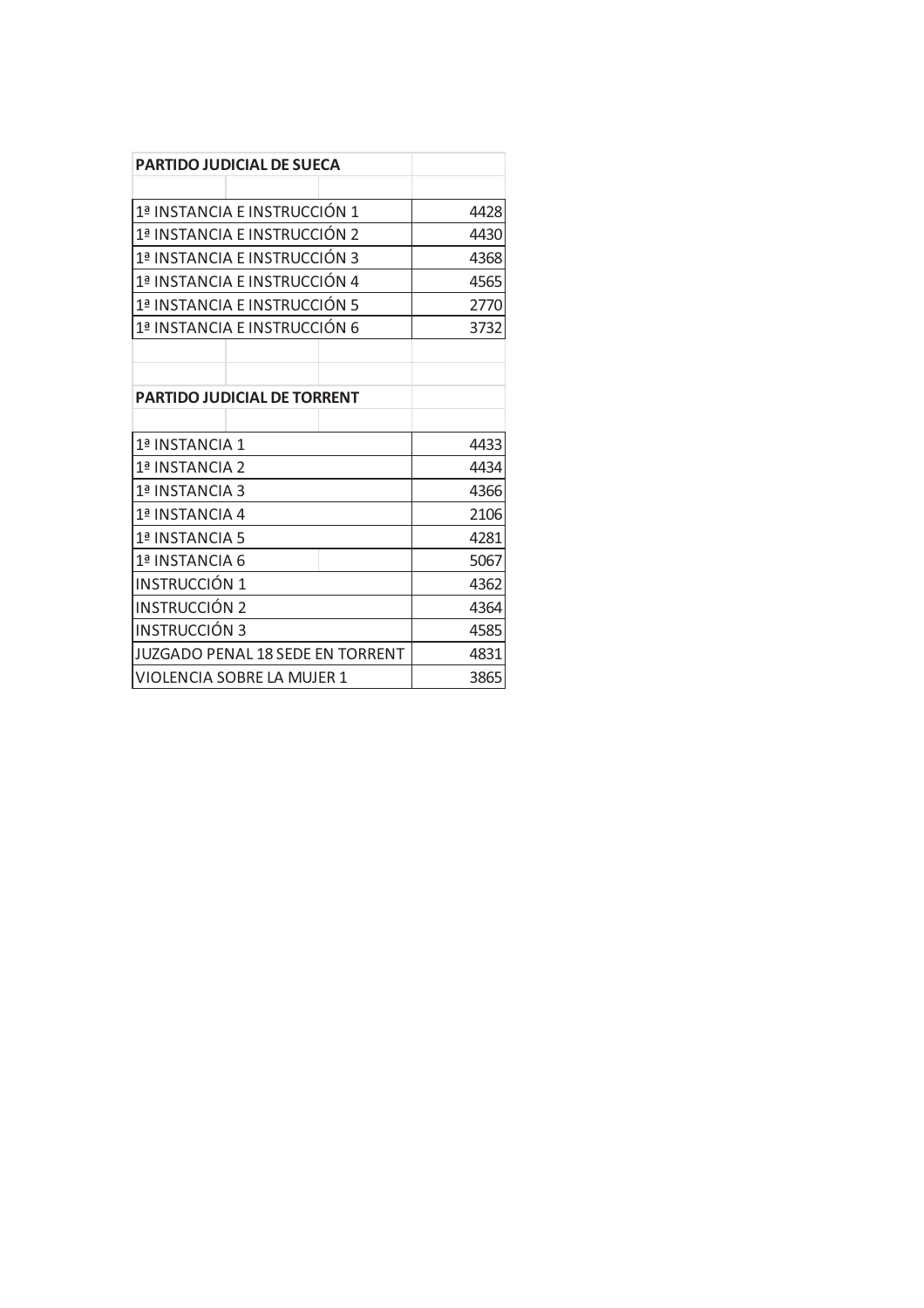## **PARTIDO JUDICIAL DE VALENCIA**

### **JUZGADOS 1ª INSTANCIA JUZGADOS INSTRUCCIÓN**

| <b>SUBASTAS</b>    | 4513 |
|--------------------|------|
| DECANATO           | 4512 |
| <b>VALENCIA 1</b>  | 4439 |
| VALENCIA 2         | 4440 |
| <b>VALENCIA 3</b>  | 4441 |
| <b>VALENCIA 4</b>  | 4442 |
| <b>VALENCIA 5</b>  | 4443 |
| VALENCIA 6         | 4444 |
| <b>VALENCIA 7</b>  | 4445 |
| <b>VALENCIA 8</b>  | 4446 |
| <b>VALENCIA 9</b>  | 4447 |
| <b>VALENCIA 10</b> | 4448 |
| <b>VALENCIA 11</b> | 4449 |
| <b>VALENCIA 12</b> | 4483 |
| VALENCIA 13        | 4484 |
| <b>VALENCIA 14</b> | 4485 |
| VALENCIA 15        | 4486 |
| <b>VALENCIA 16</b> | 4487 |
| <b>VALENCIA 17</b> | 4488 |
| <b>VALENCIA 18</b> | 4370 |
| <b>VALENCIA 19</b> | 4551 |
| <b>VALENCIA 20</b> | 4552 |
| <b>VALENCIA 21</b> | 4553 |
| <b>VALENCIA 22</b> | 4555 |
| <b>VALENCIA 23</b> | 4566 |
| VALENCIA 24        | 4584 |
| <b>VALENCIA 25</b> | 0883 |
| VALENCIA 26        | 1193 |
| <b>VALENCIA 27</b> | 4084 |
| <b>VALENCIA 28</b> | 4640 |

| <b>SUBASTAS</b>    | 4513 | <b>DECANATO</b>    | 4513 |
|--------------------|------|--------------------|------|
| DECANATO           | 4512 | <b>VALENCIA 1</b>  | 4450 |
| VALENCIA 1         | 4439 | <b>VALENCIA 2</b>  | 4451 |
| <b>VALENCIA 2</b>  | 4440 | <b>VALENCIA 3</b>  | 4452 |
| <b>VALENCIA 3</b>  | 4441 | <b>VALENCIA 4</b>  | 4453 |
| VALENCIA 4         | 4442 | <b>VALENCIA 5</b>  | 4454 |
| <b>VALENCIA 5</b>  | 4443 | <b>VALENCIA 6</b>  | 4455 |
| VALENCIA 6         | 4444 | <b>VALENCIA 7</b>  | 4456 |
| <b>VALENCIA 7</b>  | 4445 | VALENCIA 8         | 4457 |
| VALENCIA 8         | 4446 | <b>VALENCIA 9</b>  | 4458 |
| VALENCIA 9         | 4447 | VALENCIA 10        | 4459 |
| <b>VALENCIA 10</b> | 4448 | <b>VALENCIA 11</b> | 4460 |
| VALENCIA 11        | 4449 | <b>VALENCIA 12</b> | 4489 |
| <b>VALENCIA 12</b> | 4483 | <b>VALENCIA 13</b> | 4490 |
| <b>VALENCIA 13</b> | 4484 | <b>VALENCIA 14</b> | 4491 |
| <b>VALENCIA 14</b> | 4485 | <b>VALENCIA 15</b> | 4492 |
| <b>VALENCIA 15</b> | 4486 | <b>VALENCIA 16</b> | 4493 |
| VALENCIA 16        | 4487 | <b>VALENCIA 17</b> | 4494 |
| <b>VALENCIA 17</b> | 4488 | <b>VALENCIA 18</b> | 4495 |
| VALENCIA 18        | 4370 | <b>VALENCIA 19</b> | 4496 |
| VALENCIA 19        | 4551 | <b>VALENCIA 20</b> | 1687 |
| VALENCIA 20        | 4552 | <b>VALENCIA 21</b> | 3022 |
|                    |      |                    |      |

### **REGISTRO CIVIL**

| VALENCIA 25 | 0883 | CIVIL<br>R.   |      |
|-------------|------|---------------|------|
| VALENCIA 26 | 1193 | R.<br>CIVIL T | 4497 |

| <b>JUZGADO DE GUARDIA</b> | 8299 |
|---------------------------|------|
|                           |      |

| <b>VIGILANCIA</b>    |      |
|----------------------|------|
| <b>PENITENCIARIA</b> | 4437 |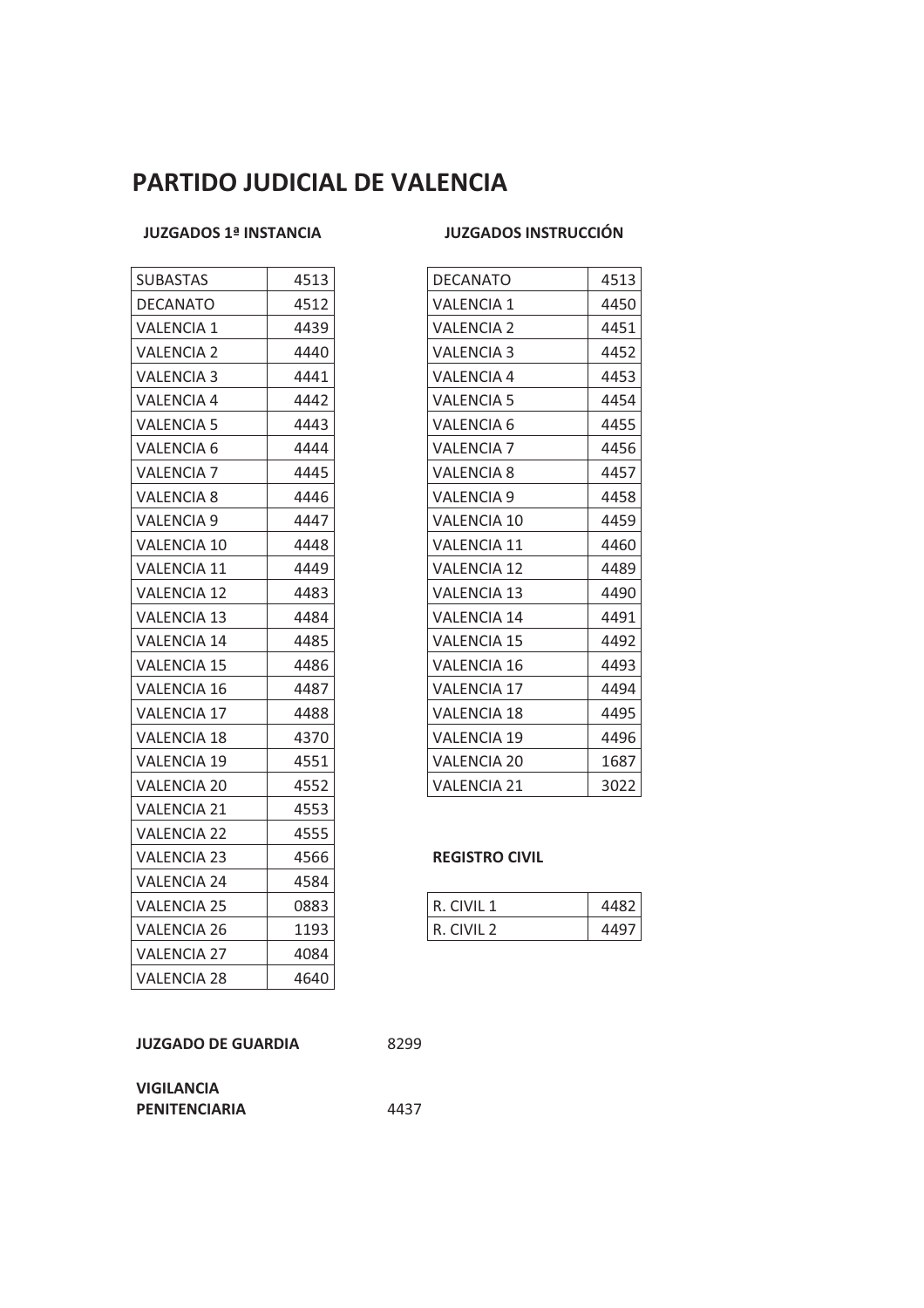### **JUZGADOS PENAL**

| PENAL <sub>1</sub> | 4461 |
|--------------------|------|
| PENAL 2            | 4462 |
| <b>PENAL3</b>      | 4463 |
| PENAL 4            | 4464 |
| PENAL 5            | 4465 |
| PENAL 6            | 4515 |
| PENAL 7            | 4516 |
| PENAL 8            | 4517 |
| <b>PENAL 9</b>     | 4518 |
| PENAL 10           | 4519 |
| PENAL 11           | 4520 |
| PENAL 12           | 4521 |
| PENAL 13           | 1471 |
| PENAL 14           | 2337 |
| PENAL 15           | 3671 |
| PENAL 16           | 4678 |

### **AUDIENCIA PROVINCIAL**

| SECCIÓN 1ª  | 4500 |
|-------------|------|
| SECCIÓN 2ª  | 4501 |
| SECCIÓN 3ª  | 4502 |
| SECCIÓN 4ª  | 4503 |
| SECCIÓN 5ª  | 4504 |
| SECCIÓN 6ª  | 4505 |
| SECCIÓN 7ª  | 4506 |
| SECCIÓN 8ª  | 4507 |
| SECCIÓN 9ª  | 4557 |
| SECCIÓN 10ª | 4587 |
| SECCIÓN 11ª | 4510 |

| <b>MENORES 1</b> | 4498 |
|------------------|------|
| <b>MENORES 2</b> | 4499 |
| <b>MENORES 3</b> | 1148 |
| <b>MENORES 4</b> | 3023 |

### **JUZGADOS CONTENCIOSO ADMINISTRATIVO**

| <b>PENAL1</b>      | 4461 | <b>CONTENCIOSO 1</b> | 4396 |
|--------------------|------|----------------------|------|
| PENAL <sub>2</sub> | 4462 | <b>CONTENCIOSO 2</b> | 4398 |
| PENAL 3            | 4463 | <b>CONTENCIOSO 3</b> | 4399 |
| PENAL <sub>4</sub> | 4464 | <b>CONTENCIOSO 4</b> | 4401 |
| <b>PENAL 5</b>     | 4465 | <b>CONTENCIOSO 5</b> | 4405 |
| PENAL 6            | 4515 | <b>CONTENCIOSO 6</b> | 4409 |
| PENAL <sub>7</sub> | 4516 | <b>CONTENCIOSO 7</b> | 4577 |
| PENAL <sub>8</sub> | 4517 | <b>CONTENCIOSO 8</b> | 4578 |
| PENAL 9            | 4518 | <b>CONTENCIOSO 9</b> | 3693 |
| PENAL 10           | 4519 | CONTENCIOSO 10       | 4145 |
|                    |      |                      |      |

### **JUZGADOS DE LO SOCIAL**

| PENAL 14                    | 2337 | <b>DECANATO</b>     | 4558 |
|-----------------------------|------|---------------------|------|
| PENAL 15                    | 3671 | SOCIAL <sub>1</sub> | 4466 |
| PENAL 16                    | 4678 | SOCIAL <sub>2</sub> | 4467 |
|                             |      | SOCIAL <sub>3</sub> | 4468 |
|                             |      | SOCIAL <sub>4</sub> | 4469 |
| <b>AUDIENCIA PROVINCIAL</b> |      | SOCIAL <sub>5</sub> | 4470 |
|                             |      | SOCIAL <sub>6</sub> | 4471 |
| SECCIÓN 1ª                  | 4500 | SOCIAL <sub>7</sub> | 4472 |
| SECCIÓN 2ª                  | 4501 | SOCIAL <sub>8</sub> | 4473 |
| SECCIÓN 3ª                  | 4502 | SOCIAL <sub>9</sub> | 4474 |
| SECCIÓN 4ª                  | 4503 | SOCIAL 10           | 4475 |
| SECCIÓN 5ª                  | 4504 | SOCIAL 11           | 4476 |
| SECCIÓN 6ª                  | 4505 | SOCIAL 12           | 4477 |
| SECCIÓN 7ª                  | 4506 | SOCIAL 13           | 4479 |
| SECCIÓN 8ª                  | 4507 | SOCIAL 14           | 4480 |
| SECCIÓN 9ª                  | 4557 | SOCIAL 15           | 4481 |
| SECCIÓN 10ª                 | 4587 | SOCIAL 16           | 4410 |
| SECCIÓN 11ª                 | 4510 | SOCIAL 17           | 3123 |

### **JUZGADO MENORES TRIBUNAL SUPERIOR JUSTICIA**

| <b>MENORES 1</b> | 4498 | SECC. 1ª CONTEN-ADTVO. | 4508 |
|------------------|------|------------------------|------|
| MENORES 2        | 4499 | SECC. 2ª CONTEN-ADTVO. | 4509 |
| <b>MENORES 3</b> | 1148 | SECC. 3ª CONTEN-ADTVO. | 4556 |
| <b>MENORES 4</b> | 3023 | SECC. 4ª CONTEN-ADTVO. | 4314 |
|                  |      | SECC. 5ª CONTEN-ADTVO. | 4318 |
|                  |      | SALA CIVIL-PENAL       | 4549 |
|                  |      | <b>SALA SOCIAL</b>     | 4545 |
|                  |      |                        |      |